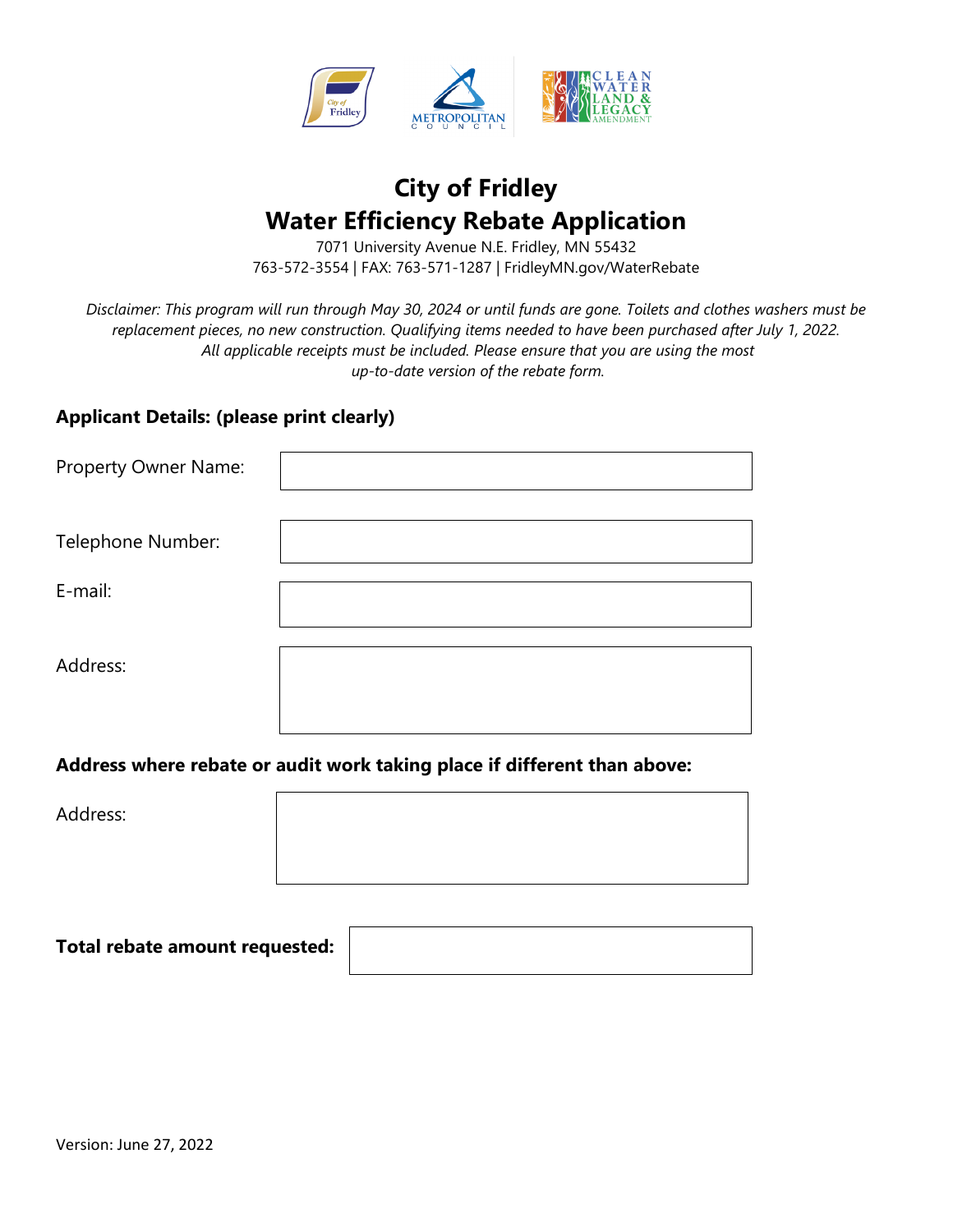## **Please complete for applicable product and attach all receipts:**

**Clothes Washer Replacement (rebate up to \$150 or 75% of cost, whichever is less):**

*You will need to apply for a plumbing permit before replacing a washing machine.*

| Brand:   |                          |  |
|----------|--------------------------|--|
| Model #: | Serial #:                |  |
| Cost:    | Rebate amount requested: |  |

*Please attach copy of proof of Energy Star rating from manual or installation instructions.*

## **Toilet Replacement (rebate up to \$100 or 75% of cost, whichever is less):**

*You will need to apply for a plumbing permit before replacing a toilet.*

| Brand:                                                                                        |                          |  |  |
|-----------------------------------------------------------------------------------------------|--------------------------|--|--|
| Model #:                                                                                      | Serial #:                |  |  |
| Cost:                                                                                         | Rebate amount requested: |  |  |
| Descendingly required and of Materia and DA active from measured on installation instructions |                          |  |  |

*Please attach copy of proof of WaterSense EPA rating from manual or installation instructions.*

## **Dishwasher Replacement (rebate up to \$150 or 75% of cost, whichever is less):**

*You will need to apply for a plumbing permit before replacing a dishwasher.*

| Brand:   |                          |
|----------|--------------------------|
| Model #: | Serial #:                |
| Cost:    | Rebate amount requested: |

*Please attach copy of proof of EnergyStar rating from manual or installation instructions.*

## **Smart Irrigation Controller (rebate up to \$150 or 75% of cost, whichever is less):**

| Brand:   |                          |  |
|----------|--------------------------|--|
| Model #: | Serial #:                |  |
| Cost:    | Rebate amount requested: |  |

Version: June 27, 2022 *Please attach copy of proof of WaterSense EPA rating from manual or installation instructions.*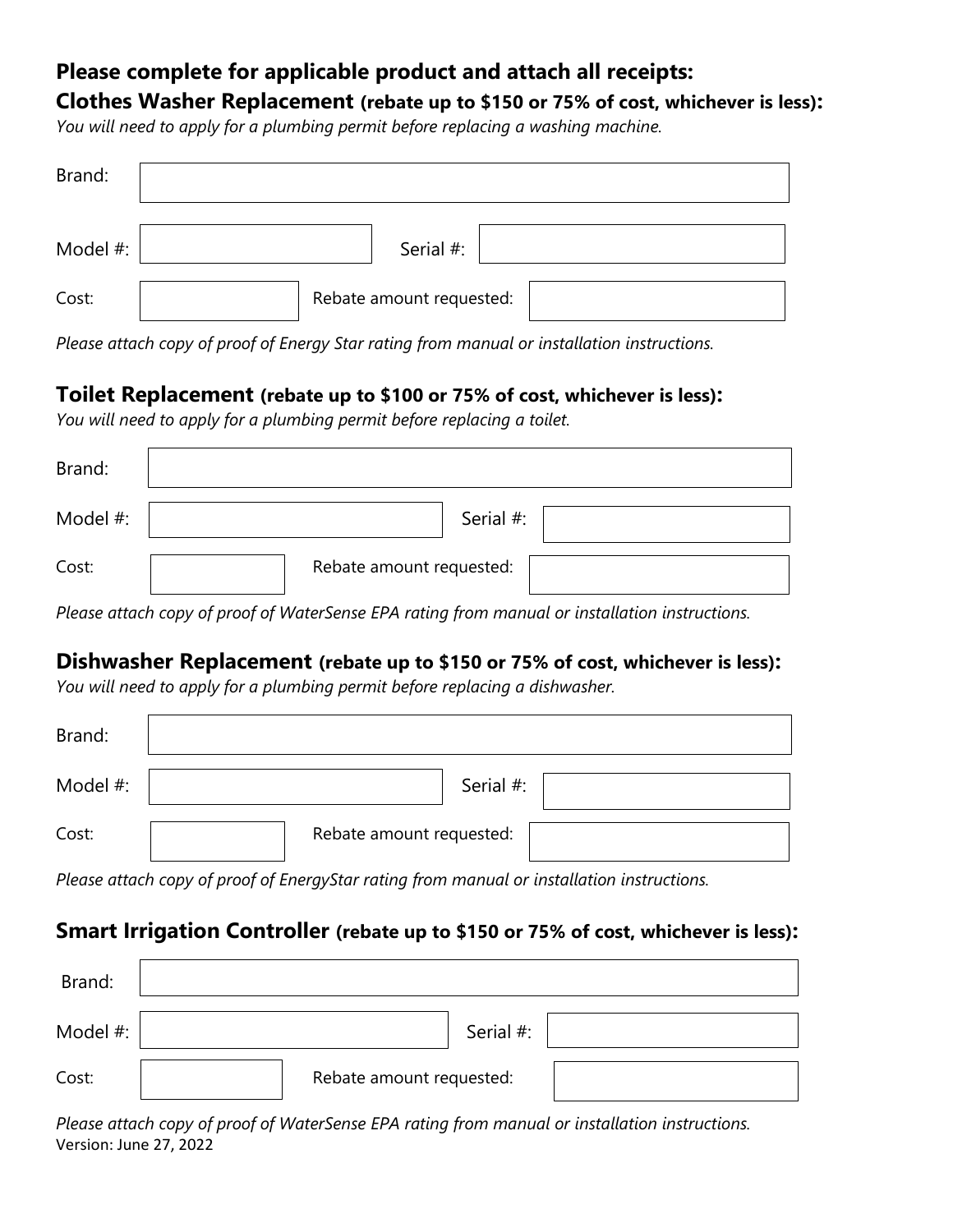## **Irrigation Audit (rebate up to \$150 or 75% of cost, whichever is less):**

*Audit must be completed by a WaterSense certified irrigation professional*

| Audit completed by:                      |                          |  |  |
|------------------------------------------|--------------------------|--|--|
| Auditor's Professional<br>Certification: |                          |  |  |
| Auditor's Signature: X_                  |                          |  |  |
| Cost:                                    | Rebate amount requested: |  |  |

*Please attach copy of irrigation audit.*

## **Spray Sprinkler Body (rebate up to \$5 or 75% of cost, whichever is less):**

| Brand:   |                          |
|----------|--------------------------|
| Model #: | Quantity #:              |
| Cost:    | Rebate amount requested: |

*Please attach copy of proof of WaterSense EPA rating from manual or installation instructions.*

### **Rain barrel (rebate up to \$50 or 75% of cost, whichever is less):**

| Cost: | Rebate amount requested: |  |
|-------|--------------------------|--|
|       |                          |  |

*Please attach photo of installed rain barrel.*

#### **Declaration**:

*I have read and accept the terms and conditions of this agreement and the information contained in this application is truthful and correct to the best of my knowledge. I hereby certify that I am the customer authorized to replace the components listed above, and my components have been recycled or are otherwise legally disposed of and are no longer in service.*

|                                           |                                         | Date:                             |
|-------------------------------------------|-----------------------------------------|-----------------------------------|
| <b>Office Use only:</b><br>Date received: | Paperwork included y/n: _______________ |                                   |
| Utility Account #:                        | Total Rebate Allowed: \$                | Submitted to Utility Billing y/n: |

F

Version: June 27, 2022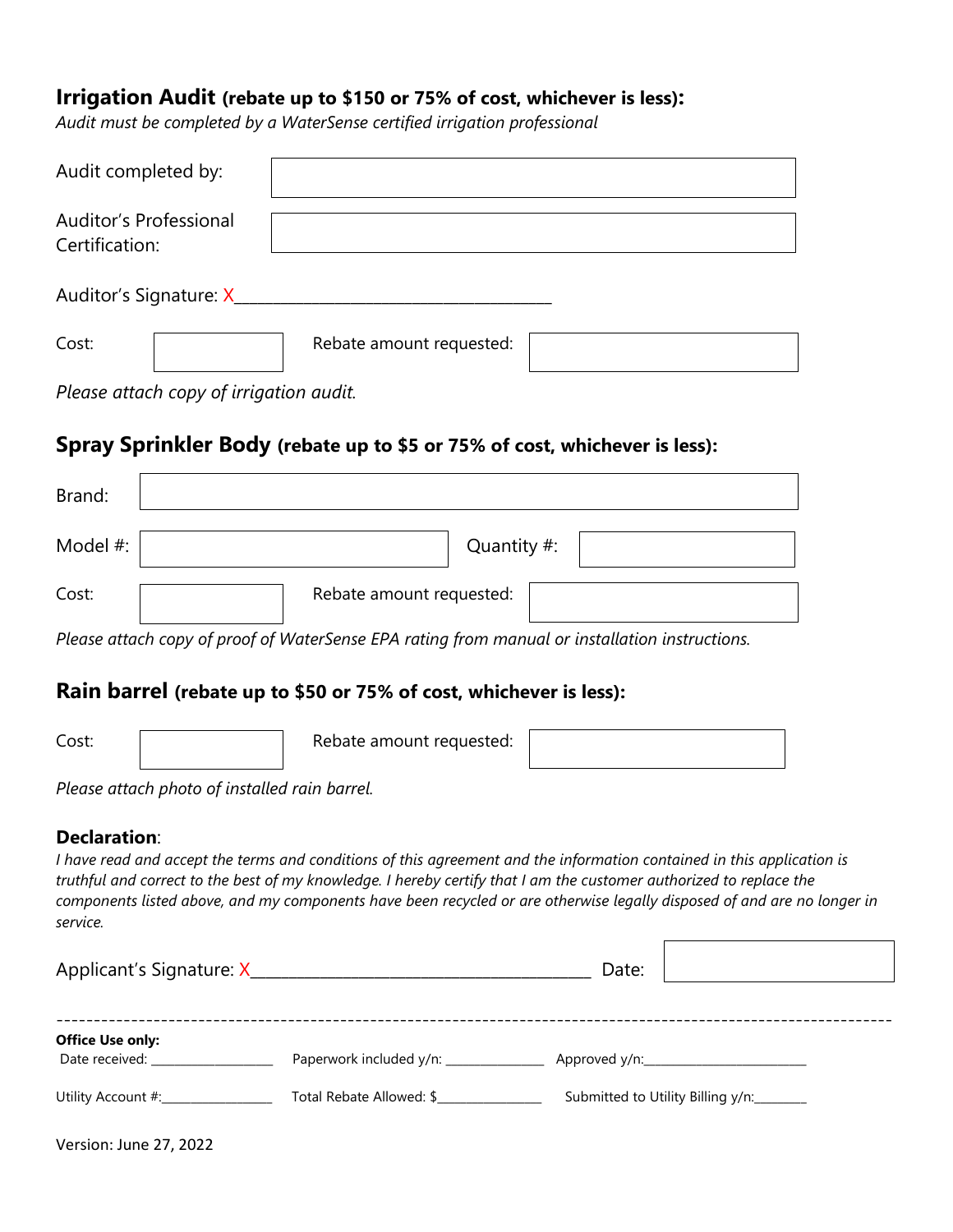#### BY COMPLETING THIS APPLICATION, APPLICANT ACKNOWLEDGES AND CERTIFIES THE FOLLOWING CONDITIONS:

1. If application is approved based on eligibility and available funding, the City of Fridley (City) will pay the Applicant a grant amount up to or equal to 75% of the direct costs for replacement of components listed above at the Applicant's property, but not exceed \$150 per washing machine, \$150 per toilet, \$150 per dishwasher, \$150 per irrigation controller, \$5 per sprinkler spray body, or \$50 per rain barrel. If water efficiency funds are also available and/or received from another government agency, the Applicant must report this to the City, and the City will withdraw its cost-share contribution.

2. Rebates are limited to three per property at the full rebate level; properties interested in more than three rebates or a larger rebate for a significant project, should reach out to rachel.workin@fridleymn.gov.

3. If application is approved, payment to the Applicant of the rebate amount shall be credited to Utility Account by the City upon verification that all provisions of this contract have been fulfilled.

4. The Applicant agrees to apply for permit for installation of toilet and dishwasher with City of Fridley. Permit cost is separate and not included in grant rebate.

5. The Applicant must complete all work under this agreement before the expiration date specified in their approved application.

6. Applicant misrepresentation of information on the application will require repayment of grant funds to the City.

7. The Applicant must submit copies of proof of purchase receipts as well as copies of documentation stating Energy Star rating or WaterSense rating on product.

8. The Applicant must submit a copy of irrigation audit if applicable.

9. All services provided by the Applicant pursuant to this grant shall be performed to the satisfaction of the City, as determined at the sole discretion of the City. The Applicant shall not receive payment, and the City is entitled to deny reimbursement for work found to be unsatisfactory, or performed in violation of federal, state or local law, ordinance, rule or regulation. The total obligation of the City shall not exceed the Grant Amount listed above.

10. The City may revoke an approved application with or without cause by ten (10) days written notice to the Applicant. The Applicant will be entitled to reimbursement according to the terms of the Agreement for qualifying costs incurred up to and including the effective date of the cancellation, for work or services satisfactorily performed.

12. The Applicant agrees to defend and indemnify the City, its officials, employees, and agents from any and all liability, loss or damage they may suffer as a result of claims, demands, judgments or costs, including reasonable attorney's fees, arising out of or related to Applicant's performance of any work related to this application.

12. Applicant shall be responsible to make payment to the person or persons performing the work and shall not assign or transfer any interests, rights or obligations under this Agreement.

13. No partnership, joint venture, or other relationship is established between the parties under this agreement.

14. Applicant acknowledges that this application and all documentation provided to the City are considered public records and subject to applicable data practice rules.